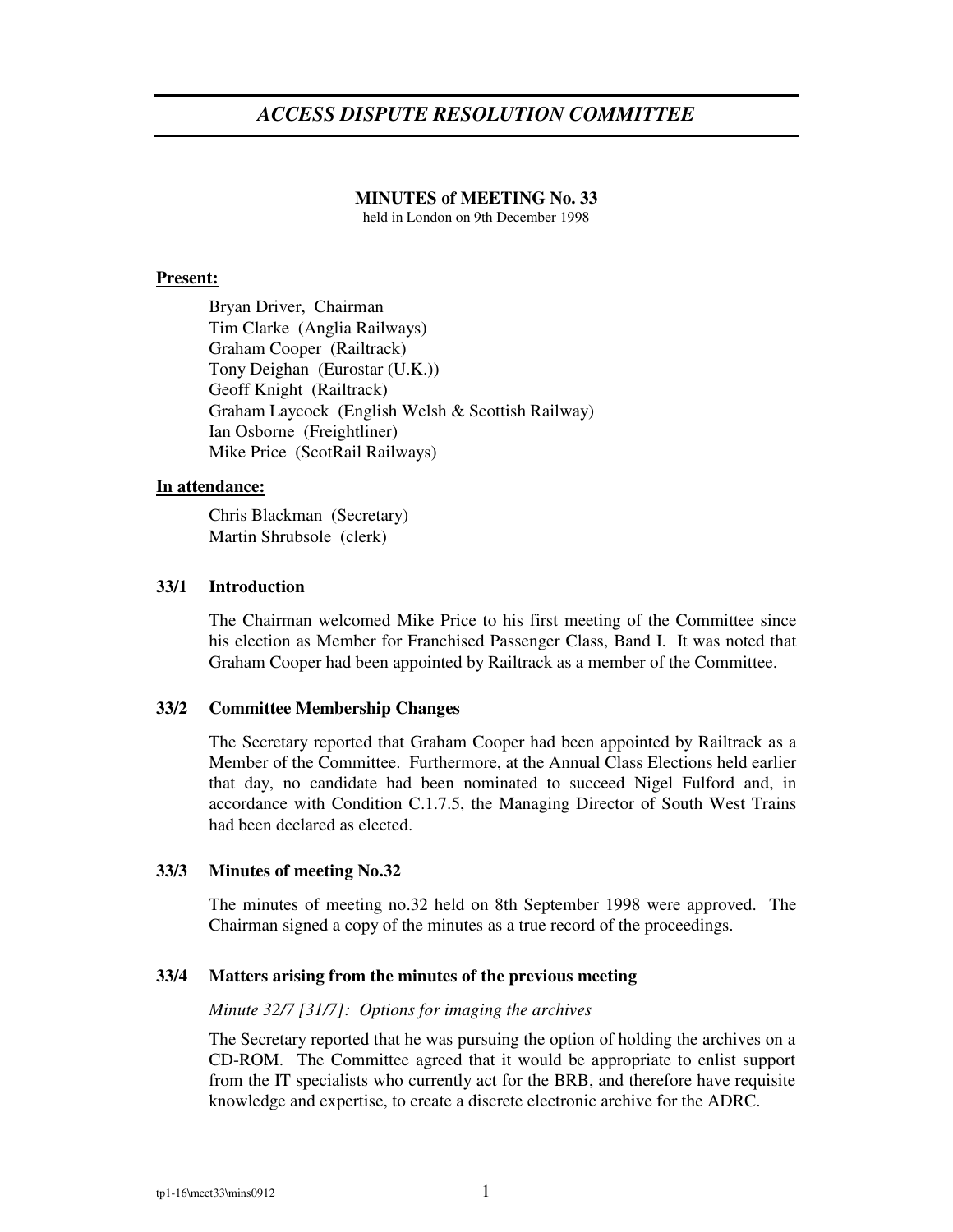A further meeting with the BRB is to be arranged in the New Year to take the matter forward.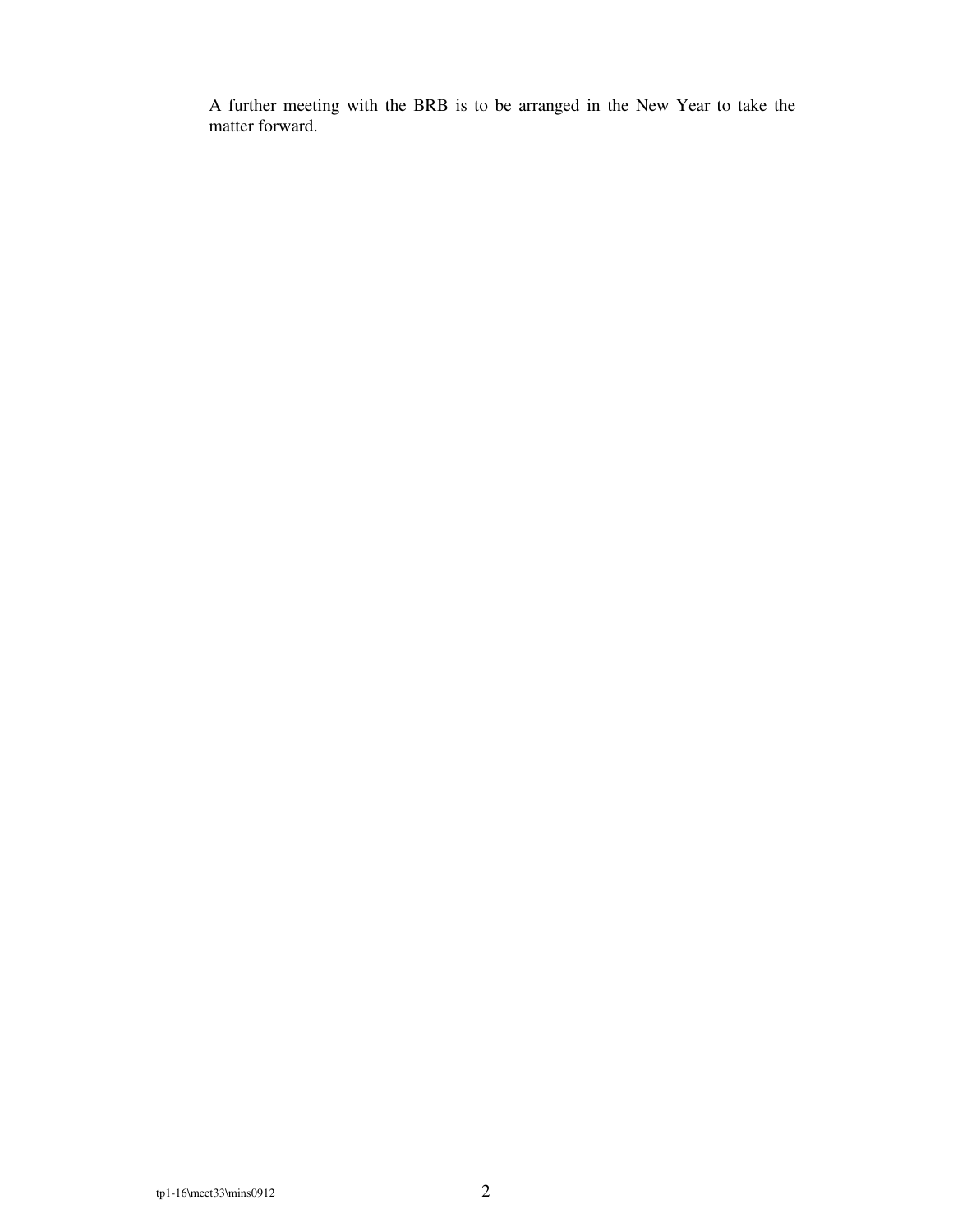#### *Minute 32/4: The 3rd Annual Report of the Committee - feedback from customers*

Members were pleased to note that the secretariat had received complimentary comments about the 3rd Annual Report, including one in writing from OPRAF.

#### *Minute 32/6: Jurisdiction of dispute about Station Information VDU Systems*

It was noted that, following further dialogue between the parties and the Secretariats of both ADRC and RIDR, the parties concerned had referred the matter to the RIDR.

#### **33/5 Operation of the Committee's Bank Account**

Members noted the paper from the Secretary and were pleased to learn that the additional interest bearing 'deposit' account is now operational.

#### Authorisation of expenditure

Members agreed that Ian Osborne should replace Nigel Fulford as one of the four signatories able to authorize expenditure on the Committee's account. The other three signatories are the Chairman, Tim Clarke, and the Secretary. Two signatures are required to authorize any item of expenditure.

**Action:** Secretary

#### **33/6 Audit of the Committee's Accounts for 1997/98**

The Committee noted that a report had now been received from the auditors Deloitte Touche confirming that a satisfactory audit of the Committee's accounts had been carried out in November 1998.

### **33/7 Budget Outturn**

The Committee noted the paper from the Secretariat which showed that total expenditure in the current year was running well below Budget. Members acknowledged that the principal difficulty in accurately assessing the budget lay in estimating the number of meetings that were likely to be held. Although it had originally been predicted that the industry would prove to be fairly disputatious. with a large number of Dispute Committee meetings per year, it was perceived that the industry, after grinding off some rough edges of the relationships between the parties, had generally moved towards greater, more constructive dialogue. Industry Parties had also learnt to follow due process as prescribed in the Access Conditions. Despite the progressing of a number of rolling stock acquisitions, there has as yet been no dispute about Vehicle Change.

The Committee concluded that whilst the expenditure in the last three years had normally been of the order of little more than 50% of the budget forecast, and that this might be considered grounds for reducing the budget forecast substantially, nevertheless wished to provide a contingency against a surge in the current rate of disputes. In particular it is deemed prudent to make adequate provision for legal advice and Secretarial and Chairman's costs related to the level of disputes.

The Timetabling Committee had dealt with an initial spate of disputes in 1994- 1996 which had established case law on a number of aspects. Since then there had been a marked reduction in workload, although the Secretariat had been actively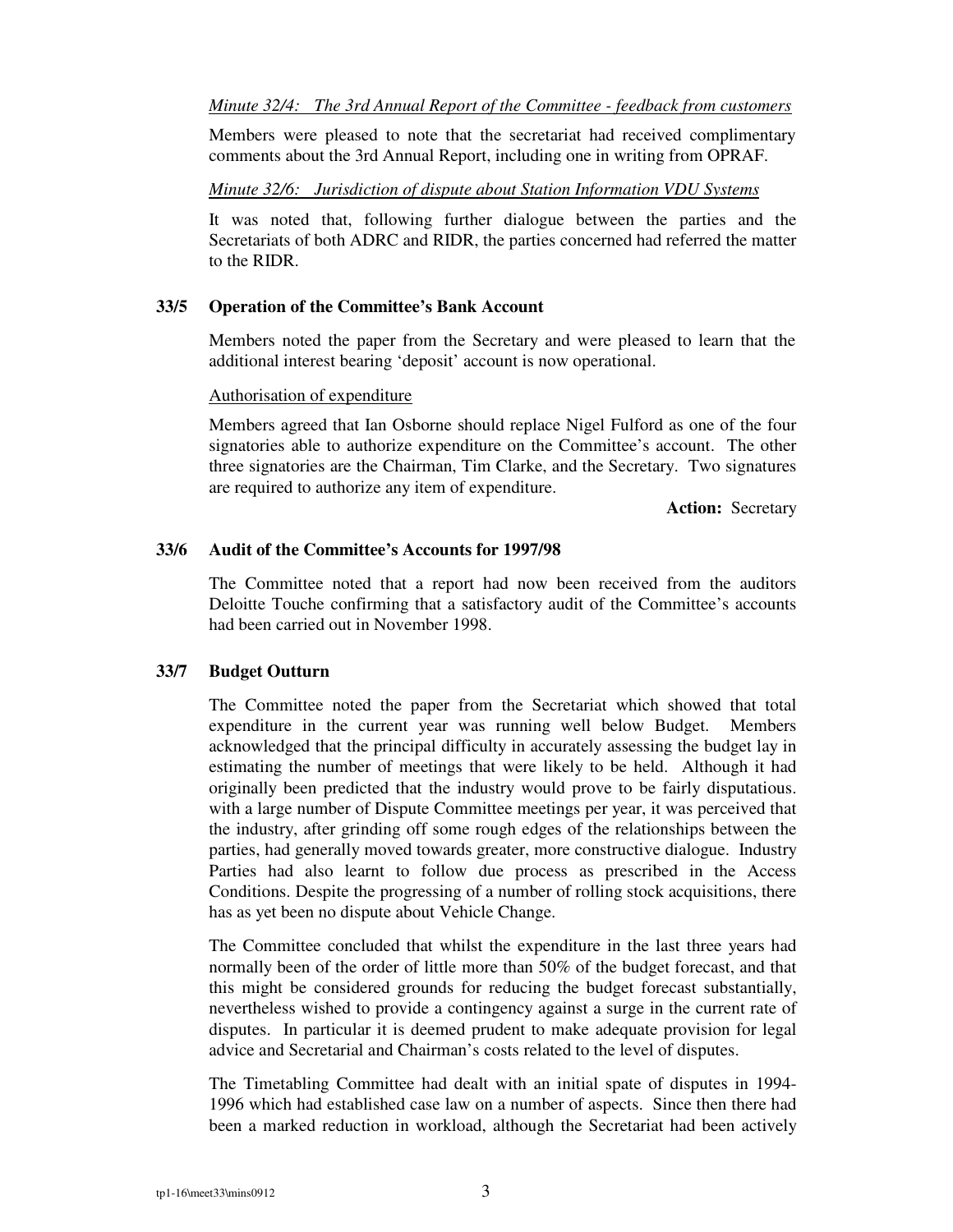involved in dialogue and giving positive advice to disputants which in some cases had assisted them in reaching "out of court" settlements.

The Secretary was asked to produce for the next meeting a firm budget reflecting these points, and taking the opportunity to fine-tune some of the individual elements of the budget where these could be relatively accurately predicted.

**Action:** Secretary

#### **33/8 Update on References**

The Committee noted that there were no outstanding issues in dispute for the hearing by the ADRC. The Network and Vehicle Change Committee had not met during 1998 and there were no disputes immediately in prospect. The Timetabling Committee had now received a total of 70 references and the proportion of such references subsequently settled by the parties in advance of a hearing is increasing.

Determination AD13, resulting from a reference submitted by Connex South Central, had been referred by Connex to arbitration but had subsequently been settled between the parties before the formal arbitration processes had commenced. The Secretary reported that, as Acting Disputes Secretary, he had had no official notification of this, although it had been reported in the press; there is no procedure in the Access Conditions which prescribes that the parties to an arbitration set up by the Disputes Secretary should provide any further information about progress or the outcome of an issue once an Arbitrator had been appointed by the Disputes Secretary. Members noted that, whilst any Committee determination is published to the Industry, an Arbitrator's decision is discreet and given privately only to the parties concerned. However, the status of the Committee's determination as case law is unaffected.

#### **33/9 Proposals for Change to the Access Conditions**

The Committee noted the paper from the Secretariat and the significant changes to the Access Conditions, and Part D in particular, that would shortly be the subject of formal Industry consultation.

#### **33/10 Retirement of the Deputy Chairman**

Tim Clarke was nominated and duly elected by the Members present to be the Deputy Chairman of the Committee in succession to Bob Urie.

#### **33/11 Role of Sub-Committees**

Noting that the Technical Sub-Committee had not yet met, the Committee gave some thought as to whether this sub-committee should cease to be a 'standing' Committee. A view was expressed that, if the Network and Vehicle Change Sub-Committee were empowered to bring in appropriate technical expertise, this would obviate the need for a separate Technical Committee; however, such a proposal would require a formal Proposal for Change to the Access Conditions.

Members asked the Secretary to prepare a paper on alternative options for the future role of this Sub-Committee for the Committee to review at its next meeting.

**Action:** Secretary